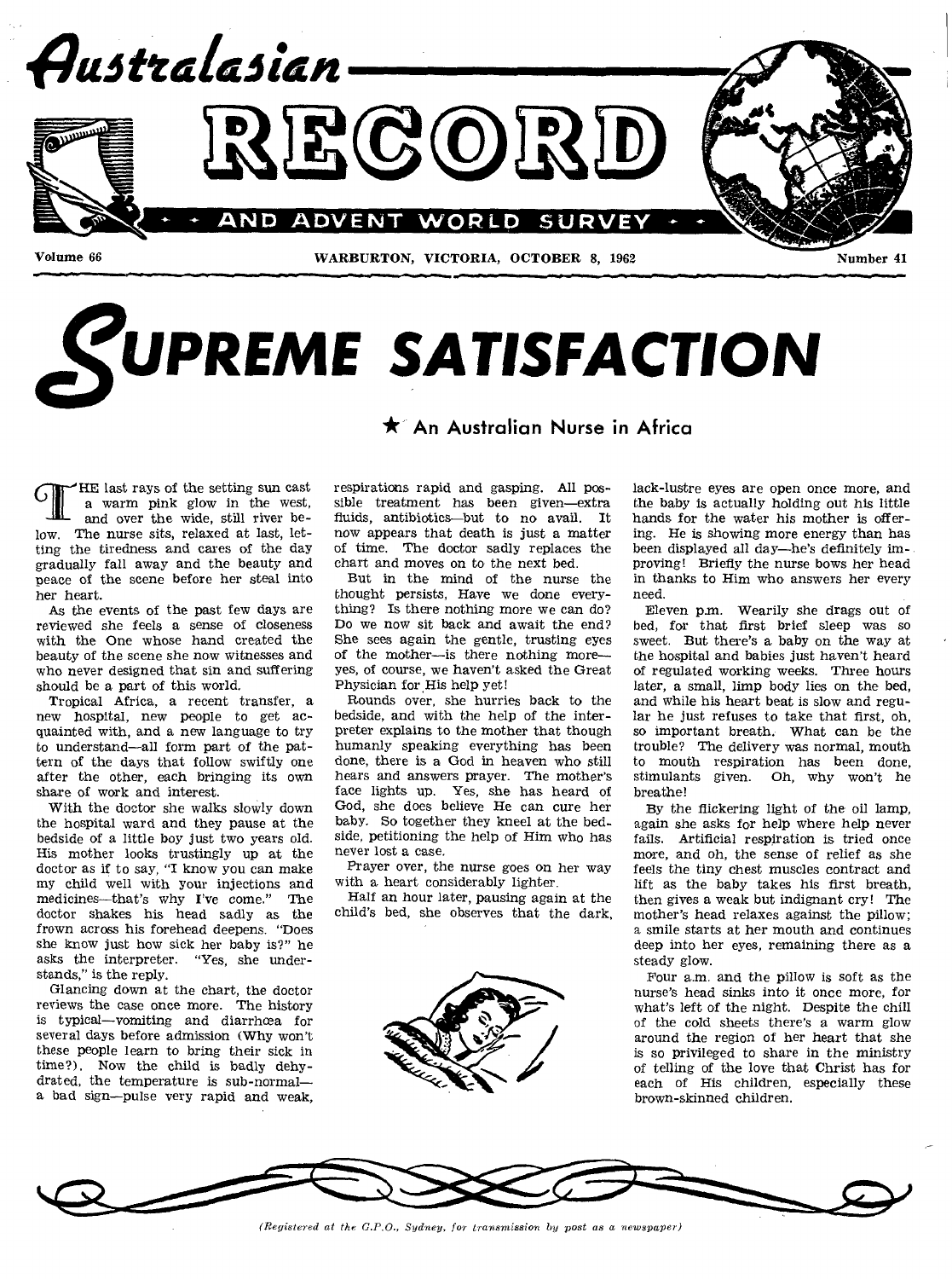

*Around the*  **CONFERENCES** 

## *Minister and Family Arrive from Rome*

A charming Adventist family from Italy have come to Australia to engage in evangelism for their countrymen in Innisfail, North Queensland. They are Pastor and Mrs. Dino Vitiello, Gildina (three years), and David, born on the ship during the voyage out here. The children are fifth generation Adventists on their mother's side; their great-greatgrandfather, Brother Geymet, having the distinction of being the first convert of the Seventh-day Adventist Church baptized in Europe.

At the time Brother Vitiello accepted the invitation to transfer to this country, he was assistant secretary-treasurer, youth leader, and evangelist for the Italian Union Mission (which is a section of the Southern European Division). He also acted as guide for official visitors of the denomination passing through Rome, and in rendering such service became acquainted with a number of Australasians.

#### Of himself Brother Vitiello says:

"I was born in La Spezia in 1935. My parents owned two grocery shops, one wholesale and one retail. One of our customers was an Adventist lady who shared her faith with my mother, and invited us to attend her church a few blocks away. We were a devout Catholic family, and almost daily I used to visit a Catholic seminary, but my mother, sister, and I went to the Sabbath services occasionally. The Adventist lady continued to come to

the shop and talk to my mother, and later, two Adventist girls came from Florence to La Spezia to canvass. They required accommodation, which was difficult to obtain, so my mother invited them to our home, as we had a spare room. About two months they lived with us.

"I had occasion to speak to the girls about the Adventist academy in Florence (now a high school). They showed me pamphlets about the school and convinced me that I should go there. I had been wanting to go to college, so I was pleased with the idea. Although I had wanted to study, I was interested in sports, attending movies, and reading comics, so **I** had not settled down to study. The only solution was to go to a boarding college where there was discipline.

"I spent one year in the academy ending June, 1949. During that time I took Bible studies and was baptized, the first one of the family to join the Adventist Church. Another five years I continued studying towards the ministry. The first year my father financed me, but after that, with a little help from my mother, I had to earn my own fees, which I did by canvassing and doing farm work in vacation.

"Two years I attended the Collonges- ' Sous-Saleve College in France, where I graduated in 1956. It was here that I met my wife, who, although born in Italy, is a naturalized French subject.

"Five months I was employed by a wool exporting firm as accountant and ship-



*Pastor and Mrs. Dino Vitiello, who with their two children have come from Italy to engage in evangelism in North Queensland.* 

ping clerk, writing letters in English and French. In 1957 I was called to the Italian Union as assistant secretary-treasurer, and from 1959 until 1960 was associated with an experienced evangelist. We campaigned in Bari, where we had a small church of about 110 baptized members, as well as youth and children. The building was small and very crowded. We took care of three country congregations and I did my visiting by motor-scooter.

"My first service was a funeral, and we won five people that year. There were difficulties for converts in that the children did not attend school on Sabbath, and relatives were opposed to their change of religion.

"All my family except my father and one brother now rejoice in the advent hope.

"My wife and I are very happy to be in Australia, and hope by the blessing of God to be successful in our ministry in Innisfail."

 $\mathcal{L}_{\mathcal{A}}$ 

## *Missionary Service Cameos*

W. A. COATES

Home Missionary, Sabbath School, and PR Secretary, North New Zealand Conference

#### **A Suicide Saved**

A call to the Dial-a-Prayer pastor's home was in thanks for the day's prayer that had checked an eighteen-year-old girl when upon the point of taking her own life. Clutching a bottle of sleeping tablets, she was about to swallow them when she had a compulsive urge to ring 65-600. As she listened to the prayer of thanks for God's miraculous providence, something wonderful happened in her thinking — beyond explanation — and her heart joined in thankfulness with the prayer. The Spirit of God had delivered her from her desperate intention! She has since rung twice and consented gladly to receive the first lessons of the Bible Correspondence Course. Truly "a brand plucked from the burning." God used the voice of His church recorded on a mechanical gadget to save a soul from death. Did someone scornfully refer to Dial-a-Prayer as just another gimmick?

#### **Friends in Need**

"This is the voice of your friends the Seventh-day Adventists wishing you God's blessing." So ended the prayer on the telephone service. "Your friends the Adventists." How that appealed to the one who, lonely and ill, longed for companionship and encouragement! So she rang Pastor Petrie and asked if it would be possible for one of our ministers to call. Possible? Of course it was! And now Pastor and Mrs. Karl Brook are calling every Wednesday afternoon with the healing balm of present truth mingled with the love of Jesus Christ. Mrs. Brook has been able to help in sickness, cook a meal, and arrange for the help of other of our devoted sisters who live in the vicinity. Thus God heard and answered a physical and a spiritual need.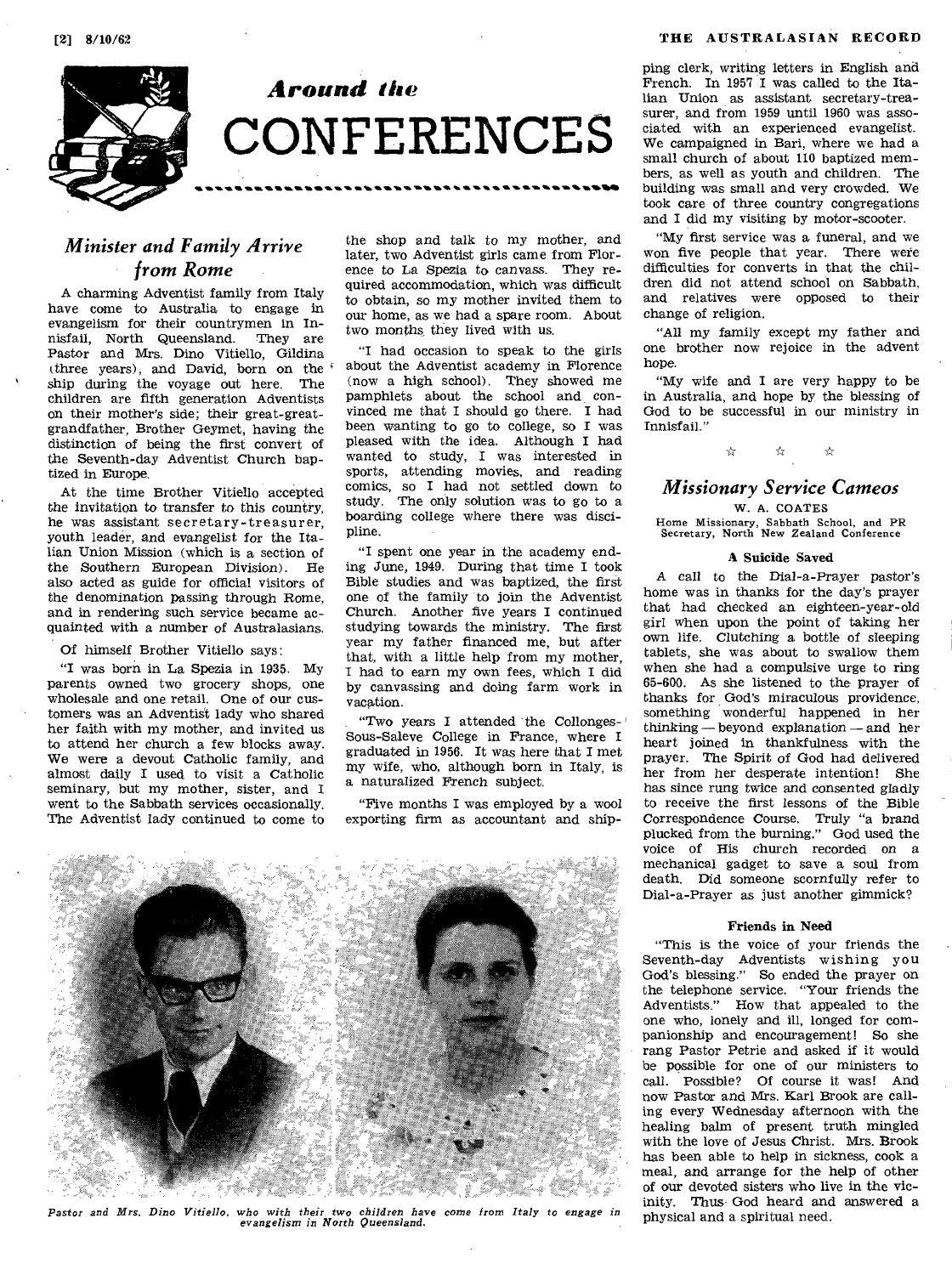#### Lovely Welcome for Cradle Rollers

Palmerston North Sabbath school was the venue of one of the most delightful occasions it has been my privilege to attend. Nine babies were enrolled, making fifty-one in all. In addition, five of those enrolled were dedicated to the Lord before enrolment. The whole ceremony took place in the senior Sabbath school with all divisions present. Sister E. Semenjuk, the Cradle Roll division leader, had everything so nicely planned and organized that not one baby cried. With a lovely cradle set amid glorious floral decoration, each child enrolled was placed in the cradle and other members of his or her family were invited to rock the cradle while the whole Sabbath school sang the little chorus of welcome to the new member. Truly a delightful ceremony which touched the hearts of the large number present. We tender our heartfelt appreciation to the Palmerston North Sabbath school officers for the privilege of having a part in this service.

#### Headmaster Praises V.B.S.

When the Palmerston North church decided to run a Vacation Bible School at Longburn they looked around and eventually obtained the use of a hall. Word soon got around that the Adventists were going to run this school. The local school board met and voted unanimously that the public school be provided for this purpose, and further, that no rent be charged for its use. Also, the school would supply all its *facilities,* plus advertising in the school bulletin for the use of the V.B.S. Personnel. In speaking with the headmaster of the school (who, by the way, was present most of the time the V.B.S. was in operation), he told me that he had never seen such good equipment. He had had a good look at it and considered the aid material, as used for attention and learning, second to none. He further went on record as saying he considered Sister Atkinson to be one *of* the finest Christian women in the district, and that it was a pleasure to co-operate with her in every way possible. Surely the Lord has blessed the V.B.S. organization.

#### Exhibit With a Different Presentation

The centre of attraction at the Papatoetoe Centennial Fair was the Seventhday Adventist display. Situated in the supper room of the Town Hall, a section of it was moulded into a tastefully aecorated and well balanced display of South Sea Island handcrafts, etc., those responsible for the arrangements being Brother Ivan Broad and Pastor Tolhurst, with a team of willing and hard-working helpers.

Well set out in the centre of the exhibit was a large model of the beautiful Papatoetoe Adventist church, overshadowed by a painting of the Saviour with outstretched arms, as if beckoning all to come to Him. Running from the top *of*  the model church were ribbons ending at large signs giving the names of countries (illustrated in luminous paint) in which men and women of the church had served and are serving. Brother Broad, seated at the microphone, would call attention to

the various articles on display and have one of the attendants paint them out. When this part of the programme was complete he would announce the screening of the film "Cry of New Guinea." This was the signal for a general exodus from the main body of the hall to the Adventist centre, where this very popular film graphically portrayed all that Brother Broad had described. By and large it was an exhibit we would have been happy to publicize anywhere.

#### It's So Easy

In speaking with Brother Tau Sauni the other day I asked him how the lay evangelistic programme was progressing *in*  the Ponsonby church. "Well, brother," he replied, "we are not going so badly. We are studying in eighteen homes, which represent same seventy-four people. Already seventeen of these are attending church, and a baptism will be held shortly." Our Polynesian brethren and sisters are certainly busy, and God is richly blessing them. We asked Brother Tau, "How are you able to have so many people interested?" "Oh," he answered, "that's easy. We just visit them and invite them to have studies." Dear reader, you too can do that. Have you tried it?

### *Rest*

\_\_\_\_\_\_\_\_\_\_\_\_\_\_\_\_\_\_\_\_\_\_\_\_\_\_\_\_\_\_\_\_\_\_

#### C. H. WATSON

*As we stand in the shade of the mountain steep,* 

*Or work in the waking hours,* 

*When the song of the birds in the trees is sweet,* 

*And the pathway flecked with flowers; When nature seem; glad and our hopes are bright,* 

*When the way is short and the burden light, The Saviour speaks, His smile 'is sweet, And we pause by the way to sit at His feet.* 

*As we toil through the burning heat of day, When the path is rough and drear,* 

*And the feet are tired, and long the way, And the heart is filled with fear;* 

*When the soul is weary, the burden great, And Satan assails with cruel hate,* 

*The Saviour says, with His sweetest smile, "Come now with Me and rest awhile."* 

*As we stand where Jordan's stream runs fast,* 

*Alone, at the set of sun,* 

*Life's moments swiftly gliding past,* 

*Its last sands almost run; E'er we're called to cross the swelling tide, A voice sounds sweet and low at our side— 'Tis Jesus, His smile dispels the gloom— "Come rest till morn within the tomb."* 

*And when from the throne of glory bright The voice of the Saviour will sound,* 

*When the morn shall break that ends the night, And death no more be found;* 

*All tears removed by His gentle hand, He'll lead us into the glorious land, And on that blessed, blissful shore, Will bid us rest for evermore.* 

## *Queensland's Fifty-fifth Conference Session*

M. M. STEWART Public Relations Secretary, Queensland Conference

The first convention to be held on the new Queensland camp-ground at Kallangur, twenty miles from Brisbane, convened August 16-25. Queenslanders' 'hearts swelled with justifiable pride when our new division president said he had not seen a finer ground anywhere in Australasia.

Upon arrival, delegates were delighted to see an impressive brick entrance with wrought-iron gates, bitumen roads throughout, four large new brick toilet and shower blocks provided with an endless supply of hot water, a colourful array of permanent timber buildings, besides a large and orderly arrangement of tents.

Meals were a delight, served piping hot from the gleaming new kitchen block, presided over by Sister Gadsden. Brother Rex Moe managed an up-to-the-minute self-service store with a very wide range of stocks.

Two hundred and thirty family tents, besides the forty permanent pastel-toned timber cabins, were required to accommodate the 1,100 delegates who camped on the ground. Week-end attendances were in the vicinity of 3,000 persons.

Spiritual food was both plentiful and very satisfying, according to favourable comments freely expressed between meetings. Those bringing messages of inspiration included Pastors L. C. Naden and G. Burnside from the division, Pastors A. White and F. T. Webb, and Brother W. J. C. Sawyer from the union, Dr. E. G. Mc-Dowell from the A. M. College, as well as ministers from the Queensland Conference itself. "Spiritual food" carried home by delegates included £2,000 worth of our literature purchased from the attractive, permanent Book and Bible House during the encampment.

The duration of the convention was happily timed to coincide with the August school holidays, for attendance at children's and youth meetings was reported by the conference MV secretary, Pastor F. Gifford, to be the best ever. Youth thrilled to spine-chilling mission stories related by missionaries H. Dickins, R. Richter, and M. McLauchlan. A new feature much appreciated was the "father and son," "mother and daughter" series conducted by Dr. R. V. Knight.

Highlights included the Sabbath consecration services led by Pastors Naden and Burnside and the official dedication of the new ground attended by the president of the Pine Rivers Shire, Councillor J. Bray, and Mrs. Bray. Also in the official party was the building and health inspector for the Shire, Mr. V. Warneminde, accompanied by Mrs. Warne-<br>minde. The councillor's own eulogy, The councillor's own eulogy, which he contributed to the "North Coast News," was a true reflection of his astonished admiration for what has been accomplished on this camp site.

Other visitors of note, whose contributions were much appreciated, included Mr.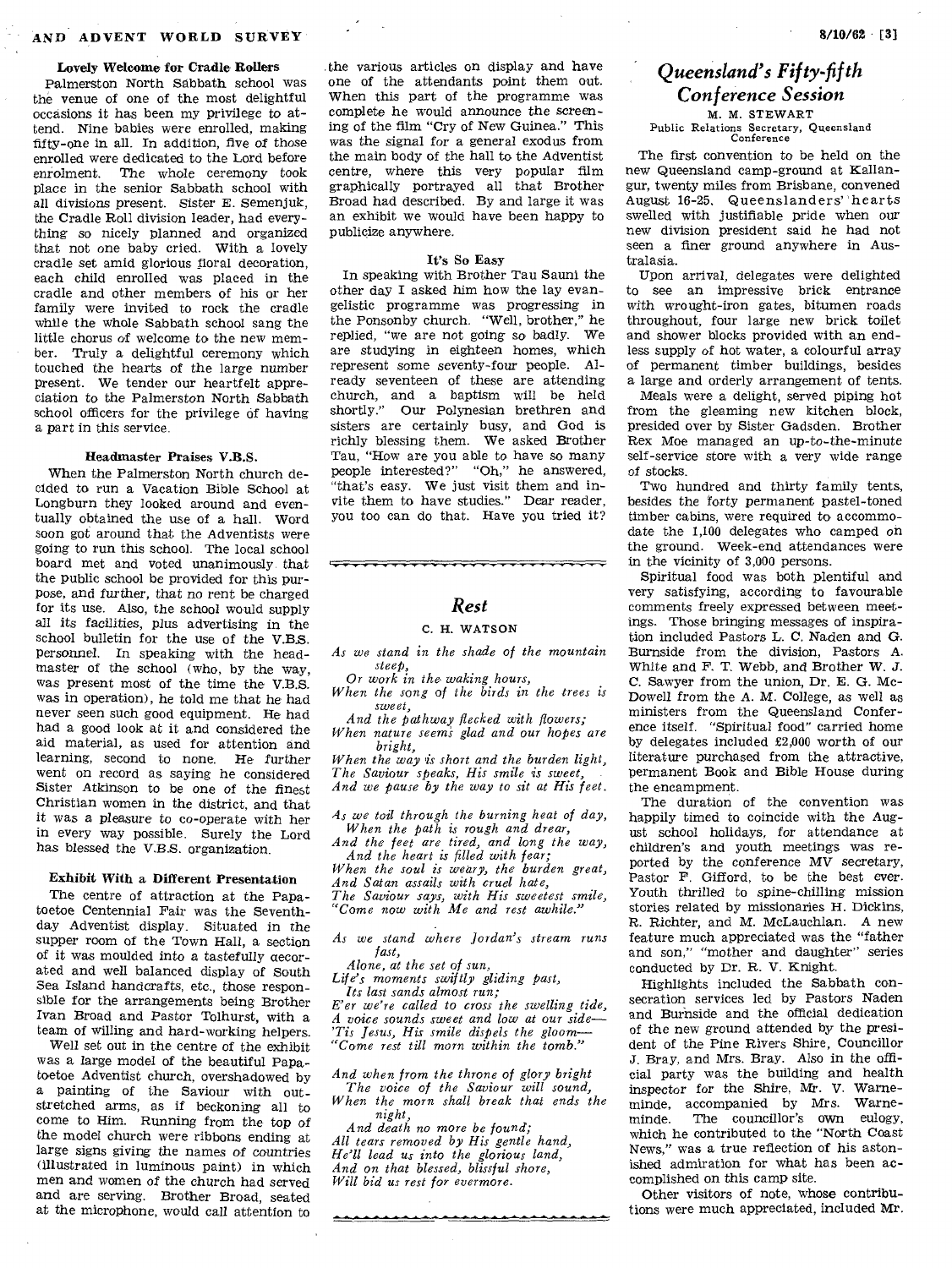

Facts presented revealed that during the past biennial period record tithes were received, a record number of souls (at least seventy-four) were won to the church through the efforts of laymen, youth work is at an all-time "high," record offerings have been given to the Voice of Prophecy, enrolments for Bible courses reached a new level, and Adventist news is now being published in the papers of Southern Queensland at the rate of 200 column feet per year. For all of these things a heartfelt vote of thanks to God was fervently expressed.

Particularly informative and pleasing reports were rendered by Brethren L. G. Unwin. and S. J. Davis of the Sanitarium Health Food Company. All were gratified to learn that sales of our products have increased in spite of the difficult economic period through which Australia in general and Queensland in particular has been passing. A strong appeal was made to our church folk to support loyally this branch of our organization which is bringing in such a large amount of funds for the promulgation of our island mission work and other worthy enterprises. The screening of the Company's new film "Bountiful Harvest" was well received on the final Saturday night of the encampment.

Our health message was further emphasized in lectures delivered by Dr. R. V. Knight, and a cooking and fruit juice demonstration organized by Dorcas Welfare ladies.

Officers elected to serve the conference for the ensuing two years included: President, K. S. Parmenter; secretary-treasurer, 0. H. Twist. Departmental Secretaries: MV and Temperance, F. W. Gifford; MV assistant secretary, R. H. Thomas; Home Missionary and Sabbath School, H. B. Christian; Radio and PR, M. M. Stewart; Publishing, E. J. Dustow; Publishing Assistant, G. T. Hedges; Book and Bible House manager, L. H. Allum.

Executive Committee: K. S. Parmenter, 0. H. Twist, K. R. Low, W. A. Baines, M. M. Stewart, S. Harker, H. Robinson, A. Mee Lee, J. S. Porter.

Sincere expressions of appreciation were made to Pastor L. J. Kent, who has carried the responsibility of the Home Missionary and Sabbath School Departments for the past eleven years; and to Brother N. H. J. Smith of the Publishing Department, who has been with the Queensland Conference for three years. Many good wishes and prayers go with them in their future work.

This 55th Session of the Queensland Conference will be remembered as one of the most profitable and best-attended camps on record. For the smooth organization and good order of the convention much credit is due to the local president, Pastor Parmenter, the secretary, Brother 0. H. Twist, and the camp superintendent, Pastor H. B. Christian.

May the keynote of the messages delivered, "revival in this time of the end," swell into the loud cry of the third angel's message of Revelation 14, so that soon "the church victorious may be the church at rest."

*Children gather around Song-leader Brother Kevin Moore to make their contribution to Sabbath Vespers at the* recent *Queensland camp-meeting.* 

R. Smith, superintendent of the Brisbane Prison, Mr. J. Penglis, Public Relations secretary for TV's QTQ Channel 9, who is also Queensland secretary of the Australian Institute of Public Relations, and Mr. H. Baskerville, Public Relations Officer of the Queensland Spastic League. Each of these participated in the first Saturday night's programme "Highways of Happiness" organized by the conference Public Relations Department.

A feature of particular interest during this programme was the screening of a fifteen-minute series of newsreels made and used by Brisbane TV Stations covering outstanding Adventist activities during 1962.

No meetings were scheduled for Sunday night. This left campers free to attend the Brisbane City Mission being conducted by Pastor R. M. Kranz in the City Hall.

The final Saturday night's programme, organized by the conference MV Department, featured a youth tableau. Particularly impressive was the display of handiwork made at the encampment during the crafts and hobbies periods. A scene which brought great inspiration was the large parade of Queensland youth who are currently studying at the A. M. College.

Sabbath afternoon programmes were unforgettable experiences. Pastor Naden's mission appeal on the first Sabbath afternoon produced an excellent response. More than £2,228 was given in cash and pledges, as hearts responded to the challenge of completing our task. This was an alltime record for a Queensland camp offering and reflected the wonderful spirit of consecration to the Lord evident on the ground right from the president's first early morning prayer band through to the final benediction. The vision of "the world for Christ" was caught again through Pastor Naden's graphic and lucid description of the recent General Conference Session in San Francisco.

The second Sabbath afternoon's programme gave the capacity congregation a kaleidoscopic view of the varied and interesting life of a literature-evangelist. First-hand experiences related by those in the front line thrilled the hearts of all and tugged at the hearts of many potential new recruits.

As this was a year of business sessions, reports were received with keen interest.

## *Thermos Bottle Method for Cooking Rice*

(Reprinted by request)

Use a wide-mouth thermos bottle. Measure 1 cup brown rice into saucepan, add 3 cups hot water, 1 teaspoon salt, bring to boil and put in quart size pre-heated thermos bottle. Tightly cover and turn thermos on side to cook. Let stand at least four or five hours. Place in thermos at night and rice will be ready to serve for breakfast.—"Today's Food," U.S.A. Other cereals such as wheat may be cooked in the same way.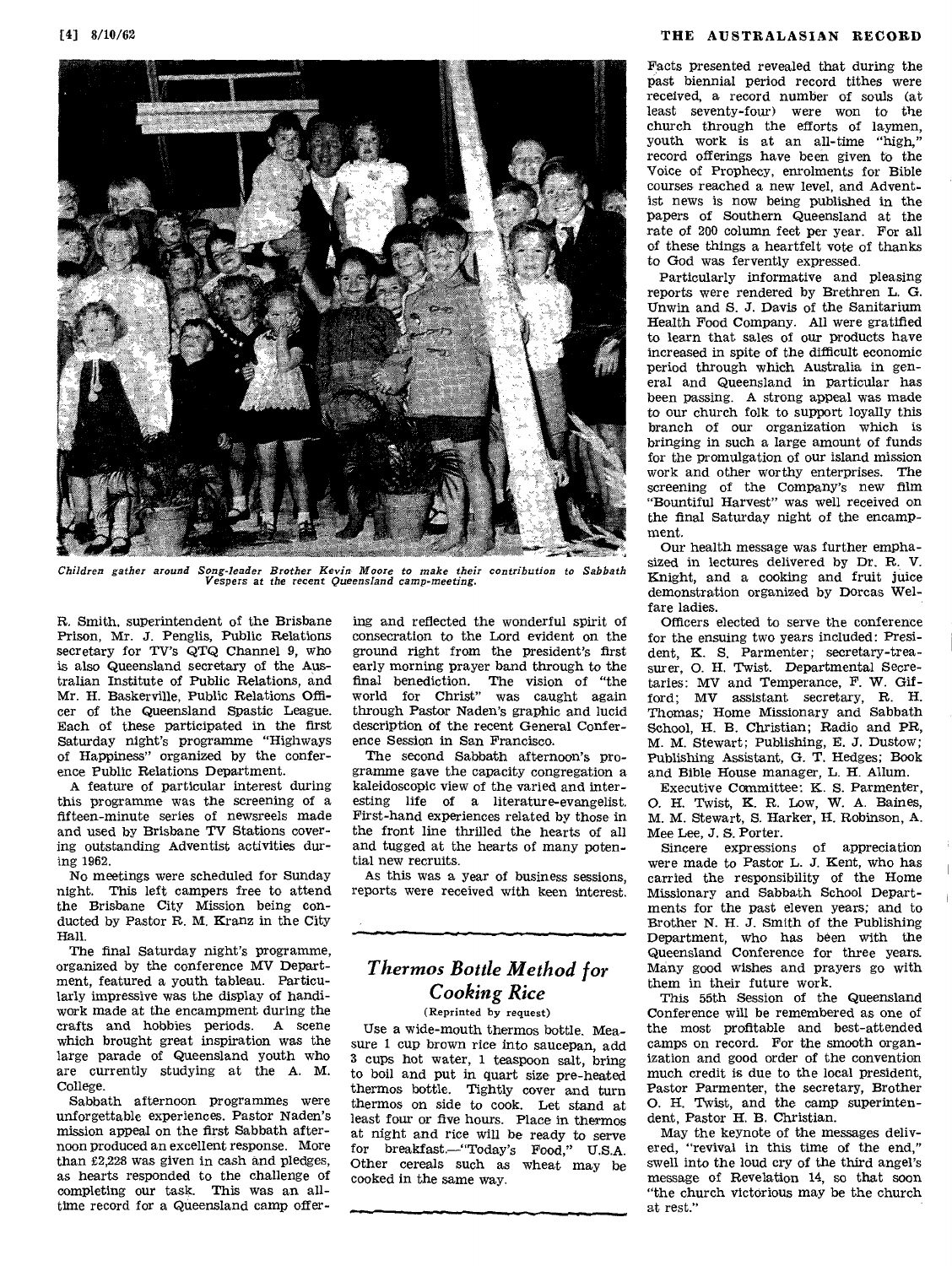D. J. MOWDAY PR Secretary, West Australian Conference

Karalundi means "crystal water," and surely no *more* appropriate name could be chosen for this oasis in the desert of the Murchison.

With the aid of a mirror, Pastor V. J. Heise, the mission superintendent, showed us the clear, beautiful water flowing rapidly into the well floor. Simultaneously it was being pumped out onto soil that has everything else necessary for luxurious growth. Many say this seemingly inexhaustible supply of water flows underground from the Kimberleys, a distance of 800 to 1,000 miles.

The best preparation for an appreciation of Karalundi's crystal water is to travel the 500-odd miles from any direction to this centre. Four of us, with Pastor H. W. Hammond driving, travelled the distance from Perth. The wildflowers were beautiful, the song of birds enchanting, but the country just left us stunned with the question, How could anyone live here? Rocks, stunted trees, patches of spinifex, and enough red dust to change the colour of everything.

But what a change, what a miracle greets the eye at Karalundi—the place of crystal water! There is grass, and it is living green. The trees are bigger, with some beauty, the fruit hangs full and juicy from the orange and grapefruit, trees, the cows graze on lush green pastures; and stretching off on contoured land, all kinds of vegetables stand alive and erect in the rich red soil. The people there are dark, soft-eyed, kind, and full of laughter. Here without any doubt is something of God's eternal plan. "The desert shall rejoice, and blossom as the rose." Surely no more wonderful appreciation of what Jesus means to the human family could be given than to describe Him as the "Living Water" whose streams fail not. Karalundi, oasis of crystal water in the desert dust bowl of the Murchison, is an illustration of what our land and our lives will become under the blessing and the guiding hand of God.

In the delightful setting I have just described, the third annual camp-meeting for the coloured people took place. The programme commenced on Thursday night, August 30, with an attendance of 250, and continued for three full days, climaxing on Sunday with a *stirring,*  Spirit-filled sermon by Pastor A. D. Vaughan. At this service seventeen men and women stepped out to where Brother Vaughan was standing, so indicating their desire to be baptized. This was a very satisfying conclusion to the whole camp programme. It seemed that every song, every prayer, every talk over the period had moved toward this marvellous moment.

There are three A's worth noting by all of our "Record" readers. They are attendance, attention, and ability. Meetings commenced at 7 a.m. and ran through

until 9 p.m. At every meeting there was a full tent. On each of three days there were four or five meetings, yet everyone attended them all. Mothers with little babies were there; children, young people, parents, old men and women, came, stayed and enjoyed what they heard.

The second A—they were attentive. They listened to everything. There was no "post" preaching. The audience response was just the same from these peopel as from any other good, attentive Adventist group. They knew when to laugh or to look surprised.

Our third A—don't under-estimate the ability of these people. During Sabbath school, Pastor *J.* Cernik, headmaster at Karalundi, conducted a quiz, and again on the Sabbath afternoon another was given by Pastor Hammond. In both in-

*LOVE—Sweet haven of the heart! LOVE—The true enticing art! LOVE—The crowning gift of all! LOVE—Fair ransom of the fall! LOVE—Personifying Him! LOVE—Transcending everything! J.* R. W.

stances the answers came like a flash from the aboriginal children. The questions were not easy. Quotations from the Bible were given and the audience was asked to name the authors. I wondered how many of these questions our young people generally could answer.

The parents of the Karalundi Mission children, who had come mainly from Mullewa and Wiluna (where adult Adventist Mission establishments are located), were given the opportunity to see through the three school-rooms, the new woodwork building erected for the boys, and to view the children's work. The pupils were sitting quietly at their desks and the display was typical of work that might be seen in any school around Australia.

Beside the serious study of the three R's, the girls are taught cooking, dressmaking, housekeeping, etc. The boys learn woodwork, welding, gardening, and are given many practical hints to be stored up and used in the future.

Karalundi is operated by Pastor V. J. Heise and his loyal band of associates; Pastor Cernik, headmaster; his assistant, Brother Martin Ward; Brother L. Robinson, maintenance manager; Sister F. Pratt, preceptress; Sister P. Aggett, matron. Those assisting and directing the parents are, at Wiluna, Pastor A. D. Vaughan, and at Mullewa, Brother H. Dodd. The results are very encouraging. It is obvious that the miracle of grace—

the transforming power of redemption—is central in this educational programme.

It was while going through one of the classrooms that I came across the following poem. It will readily be recognized as a revamp of a verse from the poem, "The Man From Snowy River." It was composed by Brother M. Ward and taught to the children.

"There was movement at the Mission, for the word had passed around

- That the Karalundi camp would soon be on.
- And with it bring fine stories, too, of the Christ who died for all.
- And that includes the outback people, too.
- So all the coloured workers from the stations near and far

Had gathered at the Mission overnight. For they all love to be together

Where the gospel is made known,

And sing about the love of their own God."

While travelling to Karalundi I wondered what I would see and what my impressions would be. My thoughts were interrupted by Sister Pratt saying, "Yang goo alla malla goo." I asked her what this meant. She said, "I want to go back." By the look in her eye and the tone of her voice it was obvious she was homesick for those lovable dark children of the outback. Now having been to Karalundi and had my queries and questions answered, I find myself saying, "Yang goo alla malla goo." I am looking forward to another visit with these people.

Surely in "Yang goo alla malla goo" we have the echo of the Master's words "I will come again." As we let our imagination wander by *faith* into unseen realities, we see Jesus standing before the Father and saying, "I want to go back." One day soon He will come and gather His coloured children from the back of beyond, from the north, south, east, and west. With John we say, "Even so, come, Lord Jesus."

## **From Far Horizons**

## *Comings and Goings at Singapore*

From a family letter written by Miss M. Greive of the Youngberg Hospital, Singapore:

"At night we all went out to see Pastor and Mrs. W. L. Pascoe off. There was quite a big gathering and our friends were farewelled with great honour.

"There was a big crowd at the airport, and while we were waiting at the fence to see the BOAC take off with the Pascoes on board, I saw a beautiful car glide past and wondered who the V.I.P. could be. I took a closer look and immediately recognized Mr. Menzies and his wife. It was a real thrill to see him so close and for the first time. He left for London again on the same plane, so we stayed around until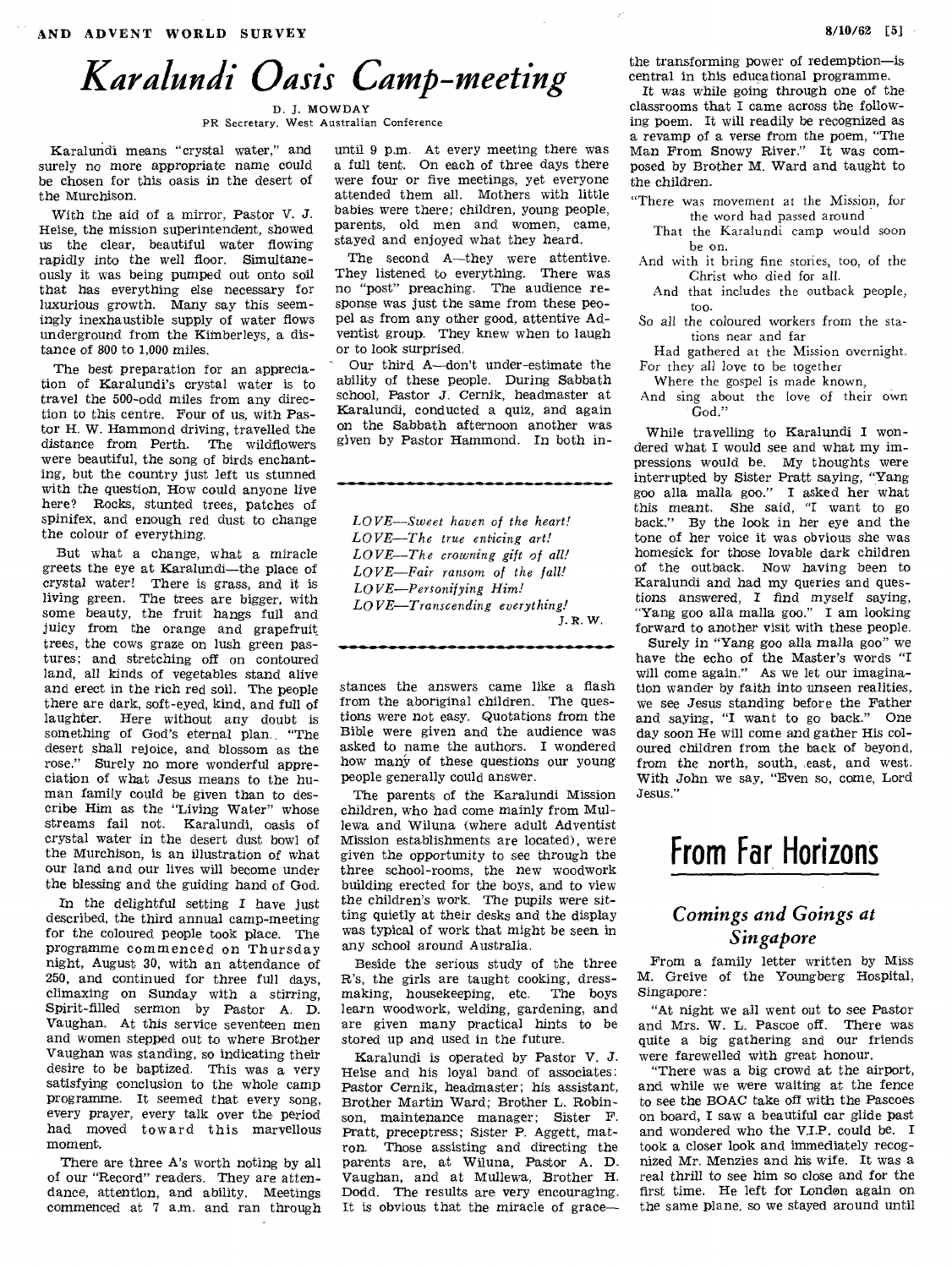we saw him drive back again. We also had a close-up of Lord Selkirk, the British High Commissioner for South-East Asia, so I felt I had had a very successful night.

"A young couple doing botanical or zoological research for the U.S. Government called here. They didn't know very much about Adventists until they met Pastor and Mrs. Horace Watts in the New Hebrides. Someone on the airstrip there told them the Adventists would look after them. They stayed six weeks with the Watts family and think they are wonderful people. This couple have since stayed with Adventists everywhere they have been, and have studied deeply into our message. They are just like' ourselves.

"Pastor Uttley came in here on his way back from the General Conference, and Miss Marian Barlow and I entertained him last night. He preached in the little Johore church, besides taking the Friday morning worship at the division office and also the vesper service for the academy students. I believe he had them sitting on the edge of their chairs. After Sabbath we took the good pastor on the usual beat to Neal Road Buddhist restaurant and then for a walk through Chinatown.

"Miss Barlow will commence her furlough the middle of November."

> لواب ≵

## *An Examined Example*

ORRIS J. MILLS Pastor, Atlantic Union College Church, U.S.A.

Some years ago a young Hindu in India found strange, mysterious stirrings within his heart as he contemplated advanced training in his chosen profession. Somehow, he felt unsettled in his religious convictions and he wanted to investigate further. He was weary of life and religion as he knew it. He was interested in something practical; something that worked. He thought, I shall go to a land of Christianity and behold its claim in action. I shall go to America.

By some strange circumstances he was directed to a Seventh-day Adventist college. "Here," he said, "I can get my degree and observe the practise of Christianity."

As he studied for his degree, he watched Christianity out of the corner of his eye. No one knew, not even his room-mate, the deep desires of his heart, the secret searchings of his soul.

Time passed rapidly, and before he realized it he was on his way home, back to heathenism. He had been disappointed. His heart had been stirred but his soul had not been satisfied with what his eyes had beheld.

That summer after graduation, that lad's room-mate found a new experience in his religion and he began to be stung with pangs of conscious for his past failures in witnessing to the Christian religion. The keenest rebuke of all was his permitting this Hindu lad to go back to his homeland without once making an appeal to him to accept Christ.

Finally, unable to stand it longer, this young man sat down and wrote this former roommate." He apologized for his failure, testified to his faith, and in closing asked, "What do you think of Christ?"

Some weeks later a reply came from India. This non-Christian confessed the longings he had had in his heart and the search he had made to find the answer. He frankly acknowledged that he had been bitterly disappointed, concluding, "I think your Jesus is wonderful, but why are you Christians not more like Him?"

What a stirring testimony and what a challenging, stinging rebuke from a non-Christian whom we would seek to win to Him. "Why are not you Christians more like Him?" Has he not a right to ask us that question? The Scriptures admonish us again and again to walk even as He walked.

And what an example He has set for us! What a life was Jesus' as He lived to bless others! His one purpose was to serve, He came to seek and to save that which was lost. He came to save us from our sins. He did not come for what He could get personally for Himself, but for what He could give of Himself.

On one occasion when the disciples were arguing over the highest place, Jesus rebuked them by simply stating His mission: "The Son of man came not to be ministered unto, but to minister, and to give His life a ransom for many." Matt. 20: 28.

No wonder His life was filled with the Holy Spirit. No wonder His words and His life were with power. No wonder sinners had their hearts broken as they sobbed out their confession and wept out their gratitude. No wonder the selfrighteous had their robes of pretended holiness torn from them as they stood, guilty and condemned, in the presence of infinite purity. No wonder they trembled lest the hidden iniquity of their lives be laid open in His presence to the gaze of the multitude. No wonder after each defeat in their attempt to entrap Christ, these pretenders, one by one, with bowed heads and downcast eyes, stole away from Jesus.

What a life was Jesus' life and yet all that He was we may become. Of those who look for the coming of Jesus, the Bible says:

"Every man that hath this hope in him purifieth himself, even as He is pure." 1 John 3: 3.

"The Lord Jesus came to our world not to reveal what a God could do, but what a man could do, through faith in God's power."—S.D.A. Bible Commentary, Val. VII, page 929.

That Hindu lad, deeply impressed as he studied the life of Jesus, had a right to ask, "Why are you Christians not like Him?"

"The world is watching to see what fruit is borne by professed Christians. It has a right to look for self-denial and selfsacrifice from those who believe advanced truth. It is watching, ready to criticize with keenness and severity our words and acts. Every one who acts a part in the work of God is weighed in the scales of human discernment. Impressions favourable or unfavourable to Bible religion are constantly being made on the minds of all with whom we have to do,"—"Counsels to Parents and Teachers," page 324.

As our lives pass in review under the searching light of such counsel, how our hearts are wrung! How generally we give the lie to our profession and crucify the Son of God afresh and put Him to an open shame. Indeed, we must acknowledge our great need of the power of a higher, purer, nobler life. Our cry this day is, "Lord, show us the way." As we cry there comes ringing from the vaulted domes of heaven the voice of Jesus saying, "I am the way." Let us study the life of Jesus in spirit and in truth that we may follow the way and by our lives show our neighbours what kind of people they must become in order to be saved.—"Atlantic Union Gleaner."



These two young ladies, Miss Elizabeth Giles (left) and Miss Elaine Speers sailed on the "Orion"<br>on September 19 for service at Poona, India, the headquarters of the Far Eastern Division. We wish<br>these two girls much joy a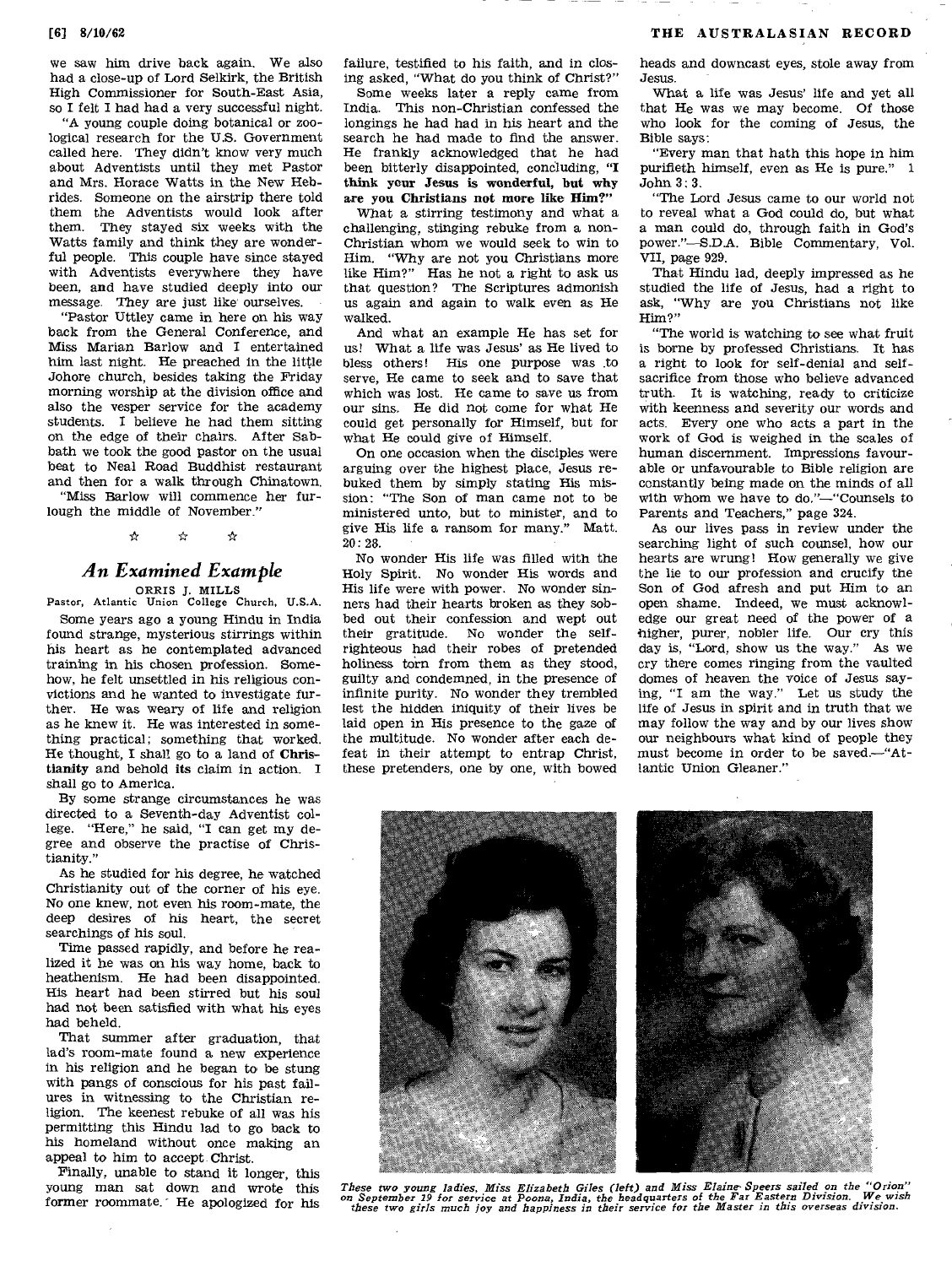

**"Asleep in** *Jesus! Perfect rest."* 

GOODSELL. Brother Frank Goodsell of Sandgate, Qld., at the age of seventy-six years, passed away at the Princess Alexandra Hospital, Brisbane, on August 26, 1962, after a long illness. His patience and fortituck were an example to his many rela-tives and friends. At the funeral parlour the writer spoke encouraging words to those who came to pay their last respects. Our brother now sleeps in the Lutwyche cemetery until the resurrection morning. Sincere sympathy is extended to those who mourn his passing. G. Weslake.

SMITH. Wayne Douglas, infant son of Brother and Sister Ray Smith of Collinsvale, Tasmania, fell asleep at the tender age of twenty months, on August 6, 1962. Words of comfort were expressed in a service held in the historic Collinsvale church and later in the little churchyard on the hill, where Wayne was laid to rest with many of the early Adventist pioneers. With redoubled anticipation the sorrowing loved ones cherish the blessed hope of Christ's soon coming, when their little boy, now spared the heartaches of this life, will be theirs for eternity. E. B. Price.

WATSON. On September 14, 1962, our dear sister in Christ, Mary Susanna Watson, peacefully laid down the burdens of this life, at eighty-three years of age. Well-known in the Tooperang district of South Australia, Sister Watson and her husband had ten children, eight of whom now mourn their mother's passing, namely, Douglas, Celia, Violet, Zella, Fedora, Mavis, Daisy, and Jean. The majority of them follow in the spiritual footsteps of their mother and grandparents. Our sister loved her children, and although living a hard life, was kind, considerate, and unselfish in her devotion to them. A short service was held at the Murray Bridge church and at the graveside, where many relatives and friends came to pay their last respects to a grand old lady who died with her faith in Jesus. G. B. Helsby.

LAMPARD. Another of our pioneer members in Adelaide passed off the stage of action when Sister Hilda Lampard closed her eyes in death on September 15, 1962, aged seventy-nine years. Her mother accepted the Advent Message when Sister Lampard was a small girl, and she remembered the early camp meetings in Unley, one of which was attended by Mrs. E. G. White. She was widowed early in life, but her three children were present at the fun-<br>eral, Dr. J. Lampard of Melbourne, Mrs.<br>Drewer and Robert of Adelaide. Her<br>brother, Pastor A. R. Barrett, was present<br>with his sister, Miss S. G. Barrett, but an-<br>other brother, Lampard taught in the Sabbath school in the City church for almost thirty years, and was greatly appreciated as a Christian teacher and witness. Comfort was brought to the sorrowing loved ones in special services with the assistance of Pastors 0. K. Anderson and J. H. Wade. We look forward in confidence to the soon return of Jesus. C. D. Judd,

JOHNSON. Samuel James Johnson, at the age of sixty-seven years, passed peacefully to his rest at the Kaikohe (N.Z.) hospital on September 11, 1962. After gradu-ating from New Zealand Missionary College, he spent some years *as* a missionary in India. Later he returned to New Zealand and pioneered an extensive nursery business in Kaikohe. An *active* member of the local Garden and Camera Clubs, the Chamber of Commerce, and Businessmen's Association, his funeral service in the Presbyterian church, graciously lent for the occasion, was honoured by the presence of the mayor and the clergy of the town, as well as of a large number of prominent citizens. Our brother leaves a widow, two sons, and two daughters, who do not mourn as others who have no hope. They look for a happy reunion on the glorious resurrection morn.

F. Benham.

MITCHELL. After a brief illness, Mrs. Maud May Mitchell passed to her rest on August 1, 1962, aged seventy-eight years. Originally one of the esteemed Kringle family of Tasmania, Sister Mitchell came to Sydney and settled in Guildford, where she lived for many years. She was one of nature's sweet ladies, who loved both people and flowers. For years she took delight in decorating the church for the Sabbath services. Pastor E. Behrens was associated with the writer in passing on words of comfort to the sorrowing relatives and friends<br>when we took our farewell and bade<br>"Mother" good night till the morning.

W. J. Hawken.



SHIELDS-BORGAS. Beautifully decorated, the old Avondale church, Cooranbong, N.S.W., was the setting for Graham Shields and Joan Borgas to solemnly pledge fidelity<br>to each other in holy matrimony. They to each other in holy matrimony. made the exchange of vows before God and in the presence of many relatives, friends, and well-wishers on September 9, 1962. After the ceremony the happy couple en-tertained their guests at the Sanitarium Health Food Company's reception room, where they shared their joy and received Further good wishes. We believe God will bless these Christian young people as they establish their home in Wahroonga, and serve Him. A. C. Ball.

LANG-ROHWEDDER. September 6, in the first week of spring, was the day chosen by Frederick Charles Lang and Irmtraud Anna Rohwedder to exchange nuptial vows. Fred is the son of Brother and Sister George Lang of Badgingarra, W.A., and Irma is the daughter of Pastor and Mrs. Hans Rohwed-der of Germany. The bride was a picture of radiant beauty as she moved down the aisle of the Victoria Park church; while the floral decorations and the perfect spring day were all that could be desired as a setting for such a happy occasion. The young couple travelled from Victoria to Perth for the wedding. After the honeymoon they will return to Melbourne to continue in the Lord's service. We pray the Lord's blessing upon their united lives.

H. W. Hammond.

A WARM WELCOME awaits you at Yandina church, Queensland, should you be visiting in this district.

WANTED. Christian lady to live-in and care for invalid lady, good home and wage. Mrs. K. Gellert, Berdella Park, Flynn's Beach. Port Macquarie, N.S.W.

TO LET. For holiday period, December 24 to January 15, fully furnished home in Mt. Gambier. Apply "Holiday," Box 524, Mt. Gambier, S.A.

YOUNG WOMAN requires self-contained bed-sitting-room in Sydney, reason-able rate, close transport. 3 Seaview Avenue, Port Macquarie.

SEACREST FLATS. Nambucca Heads, North N.S.W. Overnight and weekly s.c. modern flats, all electric. Internal septic. Swimming, golfing, scenic drives. A. Wright. Phone 144.

SURFERS' PARADISE, QLD. Ideal winter climate, central position, holiday flats 3-6 persons, from 8 guineas, May to November. "Palm Court," Thornton St., Surfers' Paradise.

SACRED ORGAN RECORDING 7-in. E.P. (17/- posted) now available from Organist, Tom Mitchell, 3 Rupert Street, Asquith, N.S.W. Also Children's Singalong with Roy Naden Singers, 12-in. L.P.

HONEY. Delicious, dense, light amber, finest quality, 60 lb., 75s.; 30 lb., 40s.; 14 lb., 23s. 6d. Also Yellow Box, Red Gum honey, 60 lb., 77s. 6d.; 30 lb., 41s. 3d.; 14 lb., 24s. 3d. Freight paid on rail to nearest Victorian goods station. Satisfaction guaranteed. L. W. McClelland, Broadway, Dunolly, Victoria.

FAMILY MAN, S.D.A., seeks employ-ment in Eastern states of Australia, anything considered. Good references, keen worker. Will be leaving Auckland, New Zealand, to reside permanently in Australia, December 16, 1962. Reply: Mr. W. D. Bailey, C/- Sanitarium Health Food Co., Box 9, Royal Oak, Auckland, N.Z.

#### ADVENTIST VISITORS TO PERTH

Should any of our church members wish to take advantage of the travel concessions to visit Perth during the period of the Empire Games in this city, they are re-minded that the Conference campground will be available to campers. Cabins, tent sites with electric light, hot showers, and septic toilets available at a reasonable charge. Please write to the Conference secretary, 48 Havelock Street, Perth, W.A., for details.

**ADVERTISERS PLEASE NOTE! All**  advertisements should be sent to the editor at 148 Fox Valley Road, Wahroonga, N.S.W., and cheques should include exchange where necessary.

Advertisements approved by the editor will be inserted at the following rates:

**First 25 words 35. 00. First 25 words 3s. 6d. Each additional 6 words** 35. **9d. Each additional 6 words** .... ....

Remittance and recommendation from local pastor or conference **officer** must accompany copy.